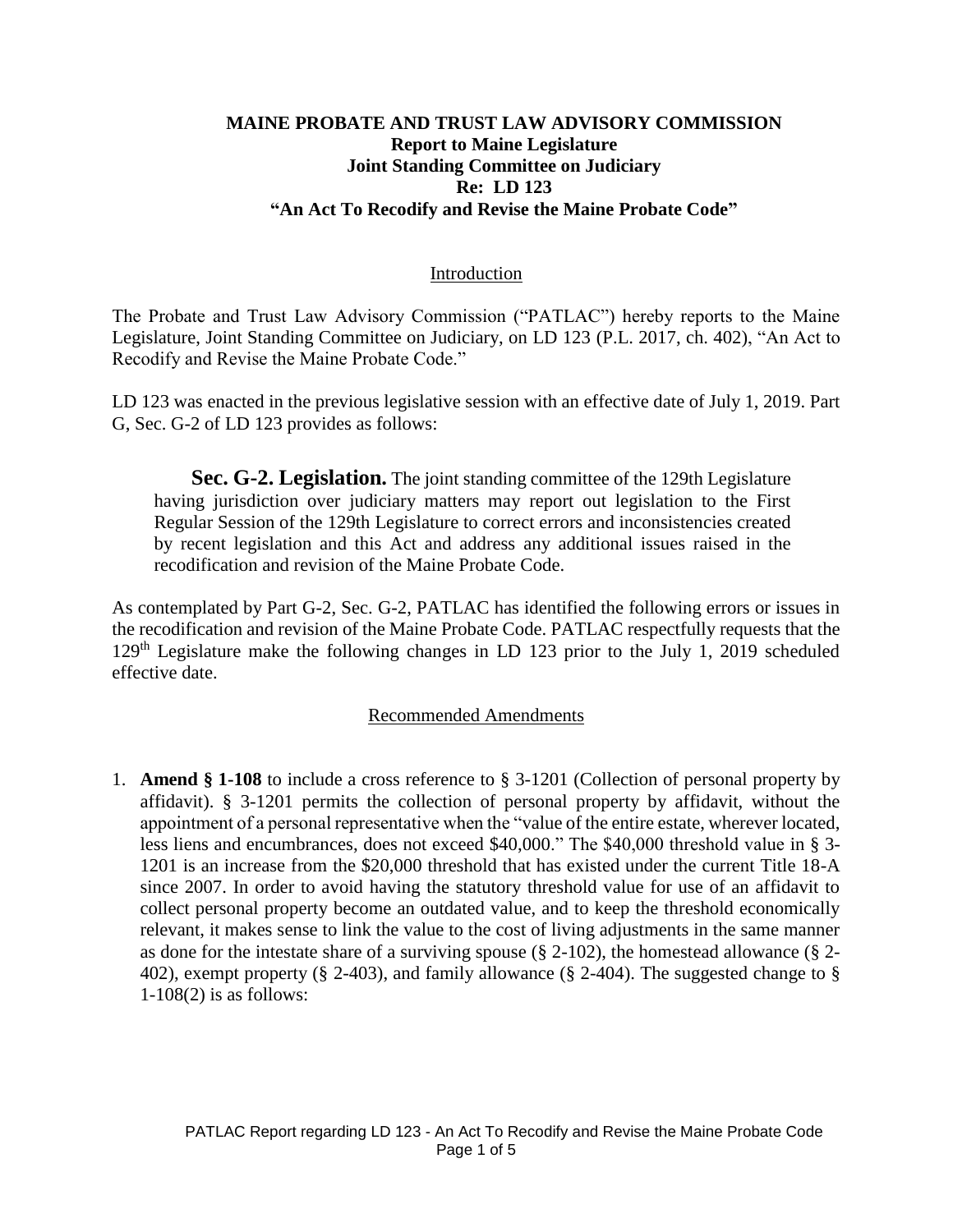# **§ 1-108. Cost-of-living adjustment of certain dollar amounts**

**1. Definitions.** As used in this section, unless the context otherwise indicates, the following terms have the following meanings.

A. "Consumer Price Index" means the Consumer Price Index, Annual Average, for All Urban Consumers, CPI-U: U.S. City Average, All items, reported by the United States Department of Labor, Bureau of Labor Statistics, or its successor or, if the index is discontinued, an equivalent index reported by a federal authority or, if no such index is reported, "Consumer Price Index" means a comparable index chosen by the Bureau of Labor Statistics.

B. "Reference base index" means the Consumer Price Index for calendar year 2017.

**2. Automatic adjustment of amounts for inflation.** The dollar amounts stated in sections 2-102, 2-402, 2-403, and 2-405 and 3-1201 apply to the estate of a decedent who died in or after 2017, but for the estate of a decedent who died after 2018, these dollar amounts must be increased or decreased if the Consumer Price Index for the calendar year immediately preceding the year of death exceeds or is less than the reference base index. The amount of any increase or decrease is computed by multiplying each dollar amount by the percentage by which the Consumer Price Index for the calendar year immediately preceding the year of death exceeds or is less than the reference base index. If any increase or decrease produced by the computation is not a multiple of \$100, the increase or decrease is rounded down, if an increase, or up, if a decrease, to the next multiple of \$100, but for the purpose of section 2-405, the periodic installment amount is the lumpsum amount divided by 12. If the Consumer Price Index for 2018 is changed by the United States Department of Labor, Bureau of Labor Statistics, the reference base index must be revised using the rebasing factor reported by the Bureau of Labor Statistics or other comparable data if a rebasing factor is not reported.

2. **Amend § 2-807(2)** – Actions for wrongful death, to correct an incorrect cross-reference. As enacted, § 2-807(2) cross-references sections 2-102 and 2-103 of the Maine intestacy statutes. The correct cross-reference should be to the entirely of the Maine intestacy statutes, sections 2-102 through 2-113.

# **§ 2-807. Actions for wrongful death**

**1. Liability notwithstanding death.** Whenever the death of a person is caused by a wrongful act, neglect or default, and the act, neglect or default is such as would, if death had not ensued, have entitled the party injured to maintain an action and recover damages in respect thereof, then the person or the corporation that would have been liable if death had not ensued is liable for damages as provided in this section, notwithstanding the death of the person injured and although the death was caused under circumstances that amount to a felony.

**2. Wrongful death action; damages; limitations.** Every wrongful death action must be brought by and in the name of the personal representative or special administrator of the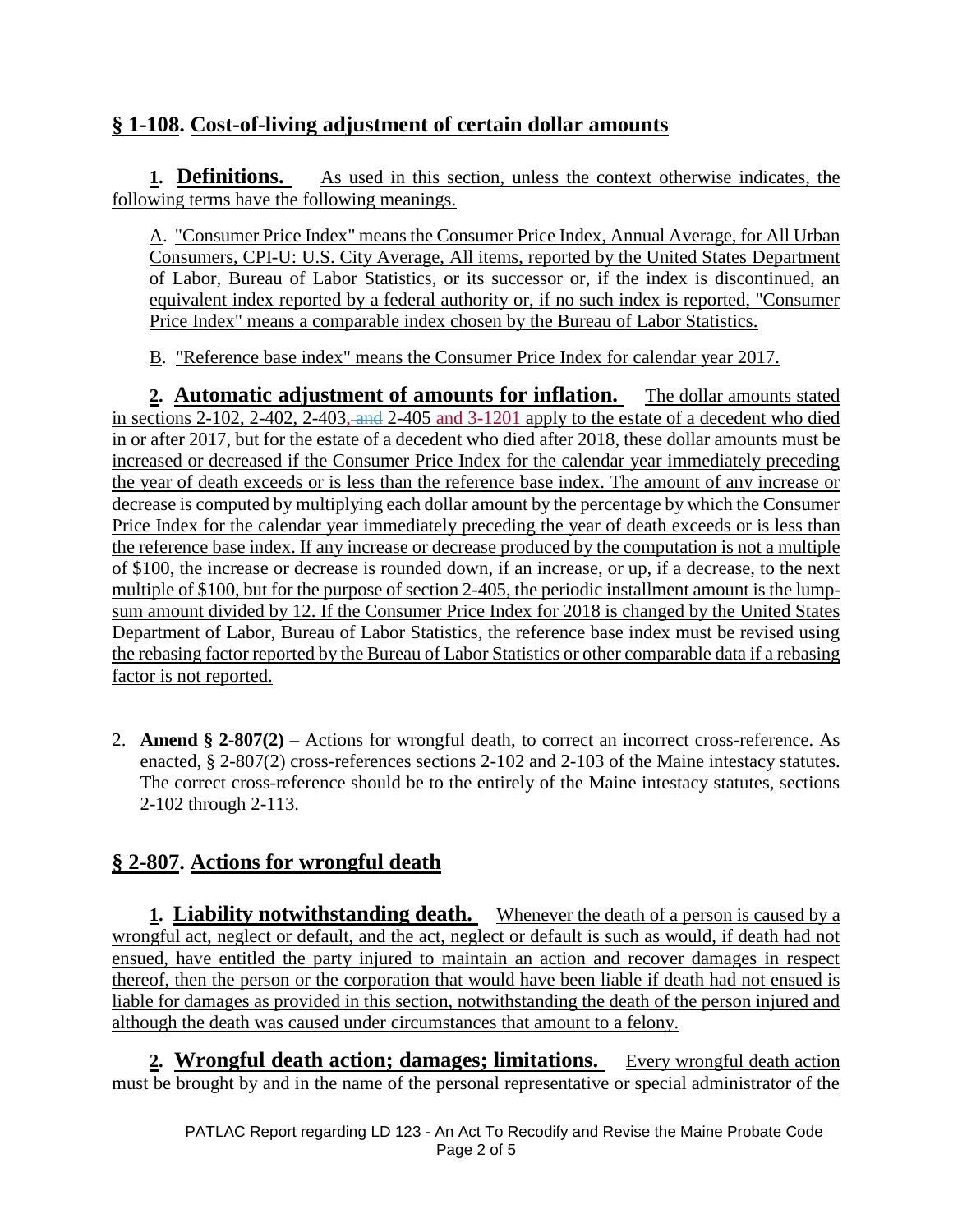deceased person, and is distributable, after payment for funeral expenses and the costs of recovery including attorney's fees, directly to the decedent's heirs without becoming part of the probate estate, except as may be specifically provided in this subsection. The amount recovered in every wrongful death action, except as specifically provided in this subsection, is for the exclusive benefit of the deceased's heirs to be distributed to the individuals and in the proportions as provided under the Maine laws of intestacy, in sections 2-102 through 2-113and 2-103. The jury may give damages as it determines a fair and just compensation with reference to the pecuniary injuries resulting from the death. Damages are payable to the estate of the deceased person only if the jury specifically makes an award payable to the estate for reasonable expenses of medical, surgical and hospital care and treatment and for reasonable funeral expenses or, in the case of a settlement, the settlement documents specifically provide for such an allocation to the estate for the same. In addition, the jury may give damages not exceeding \$500,000 for the loss of comfort, society and companionship of the deceased, including any damages for emotional distress arising from the same facts as those constituting the underlying claim, to the persons for whose benefit the action is brought. The jury may also give punitive damages not exceeding \$250,000. An action under this section must be commenced within 2 years after the decedent's death, except that if the decedent's death is caused by a homicide, the action may be commenced within 6 years of the date the personal representative or special administrator of the decedent discovers that there is a just cause of action against the person who caused the homicide. If a claim under this section is settled without an action having been commenced, the amount paid in settlement must be distributed as provided in this subsection. A settlement on behalf of minor children is not valid unless approved by the court, as provided in Title 14, section 1605.

**3. Damages for conscious suffering.** Whenever death ensues following a period of conscious suffering, as a result of personal injuries due to the wrongful act, neglect or default of any person, the person who caused the personal injuries resulting in such conscious suffering and death is, in addition to the action at common law and damages recoverable therein, liable in damages in a separate count in the same action for such death, brought, commenced and determined and subject to the same limitation as to the amount recoverable for such death and exclusively for the beneficiaries in the manner set forth in subsection 2, separately found, but in such cases there is only one recovery for the same injury.

**4. Maine Tort Claims Act.** Any action under this section brought against a governmental entity under Title 14, sections 8101 to 8118 is limited as provided in those sections.

3. **Amend § 3-108** – time limits for probate, testacy, and appointment proceedings, by adding former Title 18-A, § 3-108(4) as a new paragraph D, and re-lettering the existing paragraphs D and E, as E and F respectfully. § 3-108(4) of Title 18-A is not a provision of the Uniform Probate Code but was added to the Maine Probate Code to address the situation where the defendant in a personal injury case dies after the accident (from unrelated causes), but the plaintiff does not learn of the death until after the 3 year "ultimate time limit" for commencing proceedings to appoint a personal representative. The provision was added to the Maine Probate Code to preserve the plaintiff's right to recover from the deceased's insurer. The omission of paragraph 4 of Title 18-A's § 3-108 was inadvertent - - the intent was to have it carry forward as part of Title 18-C.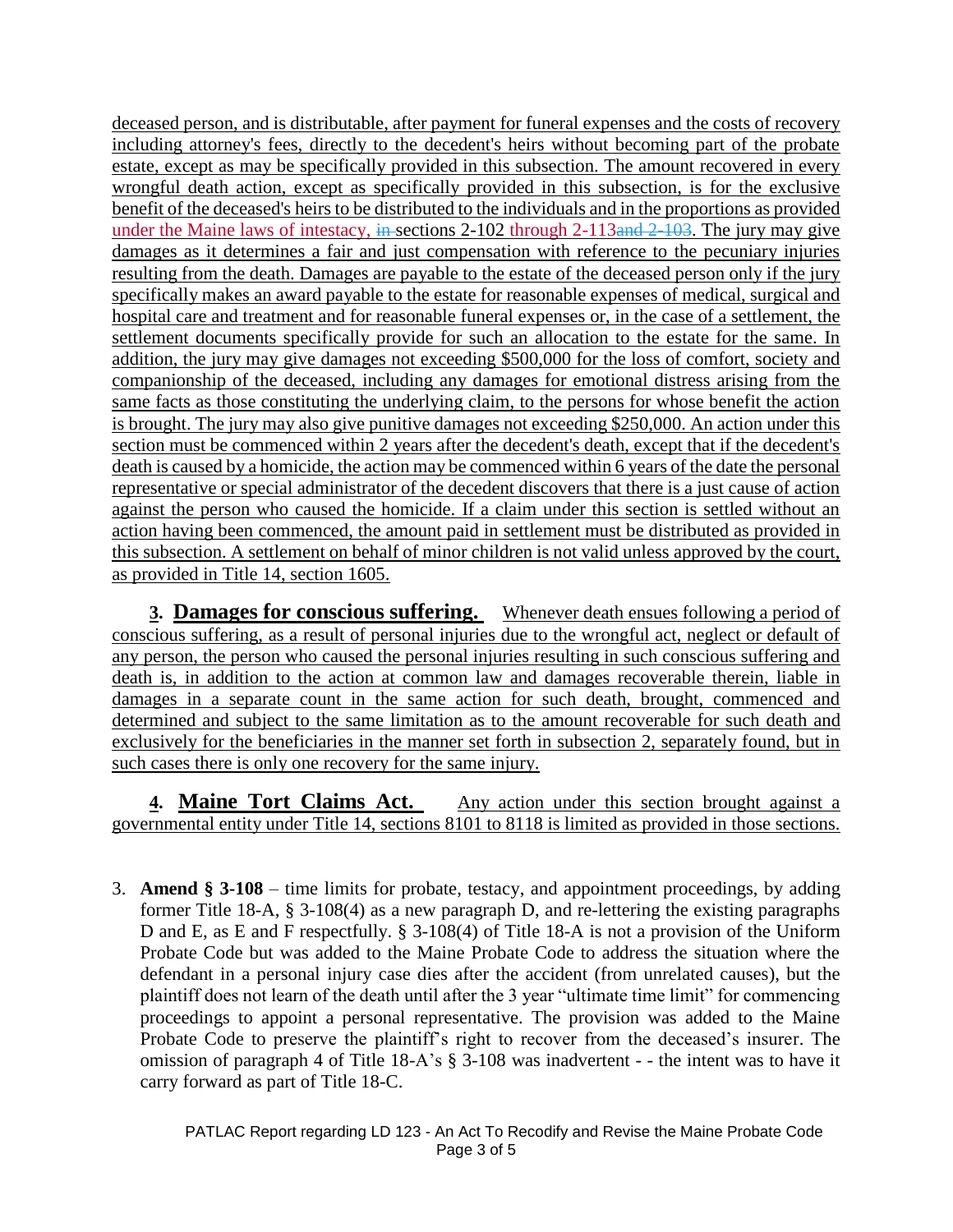# **§ 3-108. Probate, testacy and appointment proceedings; ultimate time limit**

**1. Limitations period; exceptions.** An informal probate or appointment proceeding or formal testacy or appointment proceeding, other than a proceeding to probate a will previously probated at the testator's domicile and appointment proceedings relating to an estate in which there has been a prior appointment, may not be commenced more than 3 years after the decedent's death, except:

A. If a previous proceeding was dismissed because of doubt about the fact of the decedent's death, appropriate probate, appointment or testacy proceedings may be maintained at any time thereafter upon a finding that the decedent's death occurred prior to the initiation of the previous proceeding and the applicant or petitioner has not delayed unduly in initiating the subsequent proceeding;

B. Appropriate probate, appointment or testacy proceedings may be maintained in relation to the estate of an absent, disappeared or missing person for whose estate a conservator has been appointed at any time within 3 years after the conservator becomes able to establish the death of the protected person;

C. A proceeding to contest an informally probated will and to secure appointment of the person with legal priority for appointment in the event the contest is successful may be commenced within the later of 12 months from the informal probate or 3 years from the decedent's death;

D. Appropriate probate, appointment or testacy proceedings may be commenced in relation to a claim for personal injury made against the decedent by a person without actual notice of the death of the decedent at any time within 6 years after the cause of action accrues. If the proceedings are commenced more than 3 years after the decedent's death, any recovery is limited to applicable insurance;

ED. An informal appointment or a formal testacy or appointment proceeding may be commenced more than 3 years after the decedent's death if no proceeding concerning the succession or estate administration has occurred within the 3-year period after the decedent's death, but the personal representative has no right to possess estate assets as provided in section 3-709 beyond that necessary to confirm title in the successors to the estate, and claims other than expenses of administration may not be presented against the estate; and

FE. A formal testacy proceeding may be commenced at any time after 3 years from the decedent's death for the purpose of establishing an instrument to direct or control the ownership of property passing or distributable after the decedent's death from a person other than the decedent when the property is to be appointed by the terms of the decedent's will or is to pass or be distributed as a part of the decedent's estate or its transfer is otherwise to be controlled by the terms of the decedent's will.